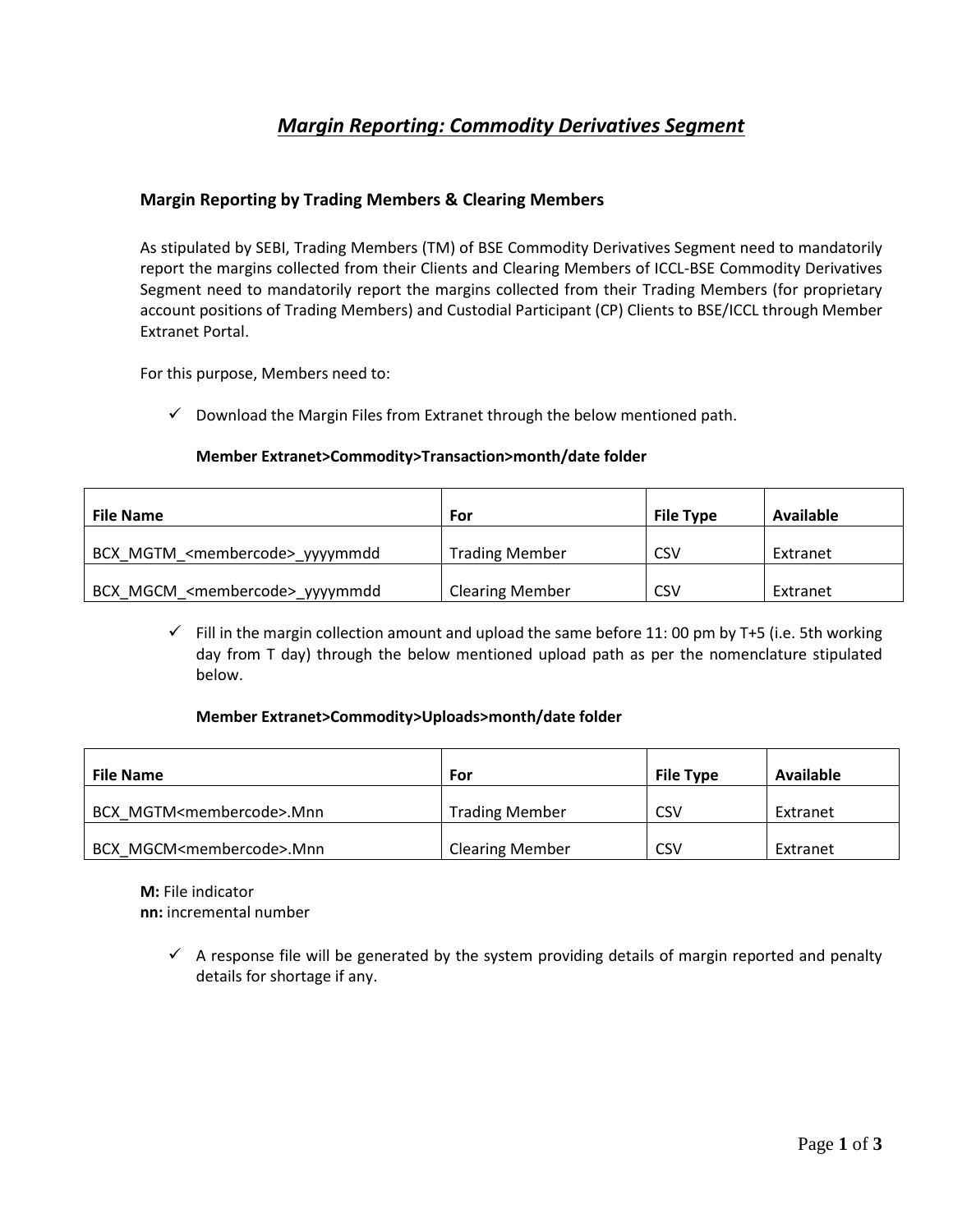## **Penalty structure for non-reporting/short collection/non-collection of margins by Trading Members/Clearing Members in Commodity Derivatives Segment as stipulated by SEBI:**

The following Penalty will be levied incase of short collection/non collection by member per instance. The amount of penalty as indicated below:

| *For each member                                       |                             |  |  |
|--------------------------------------------------------|-----------------------------|--|--|
| 'a'                                                    | Per day Penalty as % of 'a' |  |  |
| $\sim$ (< INR 1 lakh) And (< 10% of applicable margin) | Ս.5                         |  |  |
| $(>=$ INR 1 lakh) Or ( $>=$ 10% of applicable margin)  | 1.0                         |  |  |

Where a = Short-collection/non-collection of margins per client per segment per day.

- 1. The 'margins' for this purpose will mean initial margin (Span margin + Extreme loss margin (ELM)/exposure margin + Net buy premium), Other margin (Tender margin + Delivery Margin), Mark to Market margin, special / additional margin or any other margin as prescribed by BSE/ICCL to be collected by member from their clients & Trading Members.
- 2. If short-collection/non-collection of margins of a client/TM/CP continues for more than three consecutive days, then a penalty for 5% of the shortfall amount will be levied for each day of continued shortfall beyond 3rd day of shortfall.
- 3. With respect to repeated defaulters, who default 3 times or more during a month, the penalty would be 5% of the shortfall in such instances. Every short/non collection of margin is to be considered as one instance of default. In case margin shortage is reported for a client 3 times or more during a month, i.e., either in consecutive instances or in 3 different instances, the penalty would be 5% of the shortfall from 4th instance of shortfall. E.g. shortage is reported for a client/TM/CP on 1st and 2nd day of month consecutively; thereafter again on 10th day shortage is reported. So the number of instances are 3 and in case shortage is reported on any day later in the month, the penalty shall be 5% of the shortfall amount for all such instances beyond 3rd instance.)
- 4. All instances of non-reporting will amount to 100% non-collection of margin and the penalty as prescribed above will be charged on these instances in respect of non-collection.
- 5. The members are required to collect upfront initial margins and extreme loss margins from their clients/TM/CP as the case may be. The members will have time till 'T+2' working days to collect margins (except initial margins and extreme loss margins) from their clients/TM/CP. (The clients/TM/CP must ensure that the initial margins and extreme loss margins are paid in advance of trade and other margins are paid as soon as margin calls are made by BSE/ICCL/Members). The period of T+2 days has been allowed to members to collect margin from clients/TM/CP taking into account the practical difficulties often faced by them only for the purpose of levy of penalty and it should not be construed that clients/TM/CP have been allowed 2 days to pay margin due from them.)
- 6. The members will report to BSE/ICCL by  $T + 5$  day the actual short-collection/non-collection of all margins from clients/TM/CP. Settlement holidays would not be considered for determining the T+5 reporting due date.